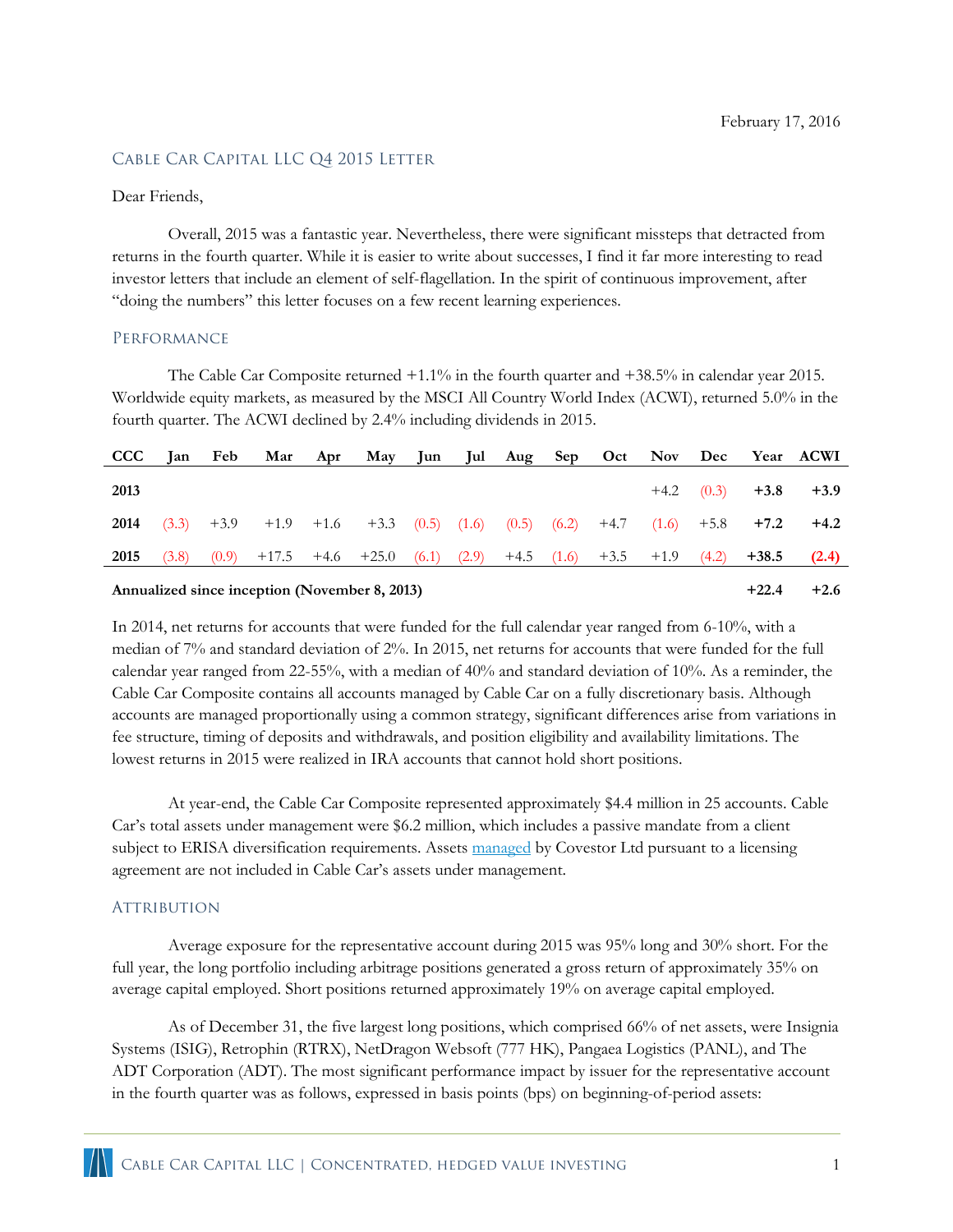| Contributors    |                   | <b>Detractors</b> |                   |  |  |
|-----------------|-------------------|-------------------|-------------------|--|--|
| Position        | Performance (bps) | Position          | Performance (bps) |  |  |
| Long ISIG       | $+269$            | Short KBIO*       | (594)             |  |  |
| GBSN Arbitrage* | $+240$            | Long PANL         | (171)             |  |  |
| Long 777 HK     | $+234$            | Short PLUS LN     | (158)             |  |  |
| Short EXAS*     | $+109$            | <b>Short ATHN</b> | (65)              |  |  |
| Long ADT        | $+91$             | Short WRLD        | (59)              |  |  |

\*Denotes closed positions. Please see important disclosures on the last page of this letter.

Exercising warrants against a short position in Great Basin Scientific (GBSN), which completed the Capital Structure Arbitrage A discussed in last quarter's [letter,](http://www.cablecarcapital.com/Cable_Car_Q3_2015.pdf) contributed to returns in December and detracted slightly from returns in January on a mark-to-market basis. The arbitrage freed up capital at a welcome time. Gross exposure for the representative account at year-end was 96%. Net exposure was 58%.

# **DISCIPLINE**

I am satisfied by Cable Car's recent performance through a tricky market environment. Continuing the strong results in 2015, as of this writing the Composite is up slightly in 2016 despite broad market volatility. Cable Car benefited from this week's announcement of the proposed acquisition of ADT by Apollo Global Management. With committed financing, a large reverse termination fee, and the possibility of a superior proposal, the deal spread is attractive and ADT remains a significant position.

Good things notwithstanding, I want to explore a recent loss in some detail. As regular readers know, these letters are intensely personal and are intended in part to chronicle my continuing evolution as an investor. I am still in the process of earning my stripes and "battle scars" as a short seller. While I do not mean to dwell on one bad outcome, I hope to do someone, somewhere a mitzvah by thoroughly describing a difficult experience that I believe has made me a better investor.

In Cable Car's very first [letter](http://www.cablecarcapital.com/Cable_Car_Q1_2014.pdf), I made a commitment to openness that now bears repeating: "I seek situations with favorably skewed risk/reward dynamics and have established position limits so that mistakes are survivable. I fully expect that even after careful analysis, I will make mistakes. I pledge to be transparent with clients and learn from every investment, successful or not." In retrospect, Cable Car's investment in KaloBios Pharmaceuticals (KBIO) did not exhibit favorable risk/reward characteristics. Although the investment turned out poorly, aspects of the situation were well managed. I will address the initial decision to short KBIO, the decision to cover, and position sizing in turn.

KBIO is a clinical-stage developer of oncology therapeutics that exhausted its financial resources last year without successfully bringing a drug to market. In early November, KBIO announced a reduction in force and pursuit of strategic alternatives, including the potential sale of the company. On November 13, the company announced that it planned to liquidate after the process ended without viable expressions of interest. During the following trading session, KBIO more than tripled intraday on abnormally high volume after initially falling sharply on the news. Inaccurate estimates of the company's liquidation value based on outdated financial reports were circulating online, which caught my attention. The sudden increase in price and interest from short-term traders resembled a classic pump-and-dump manipulation of a small, neglected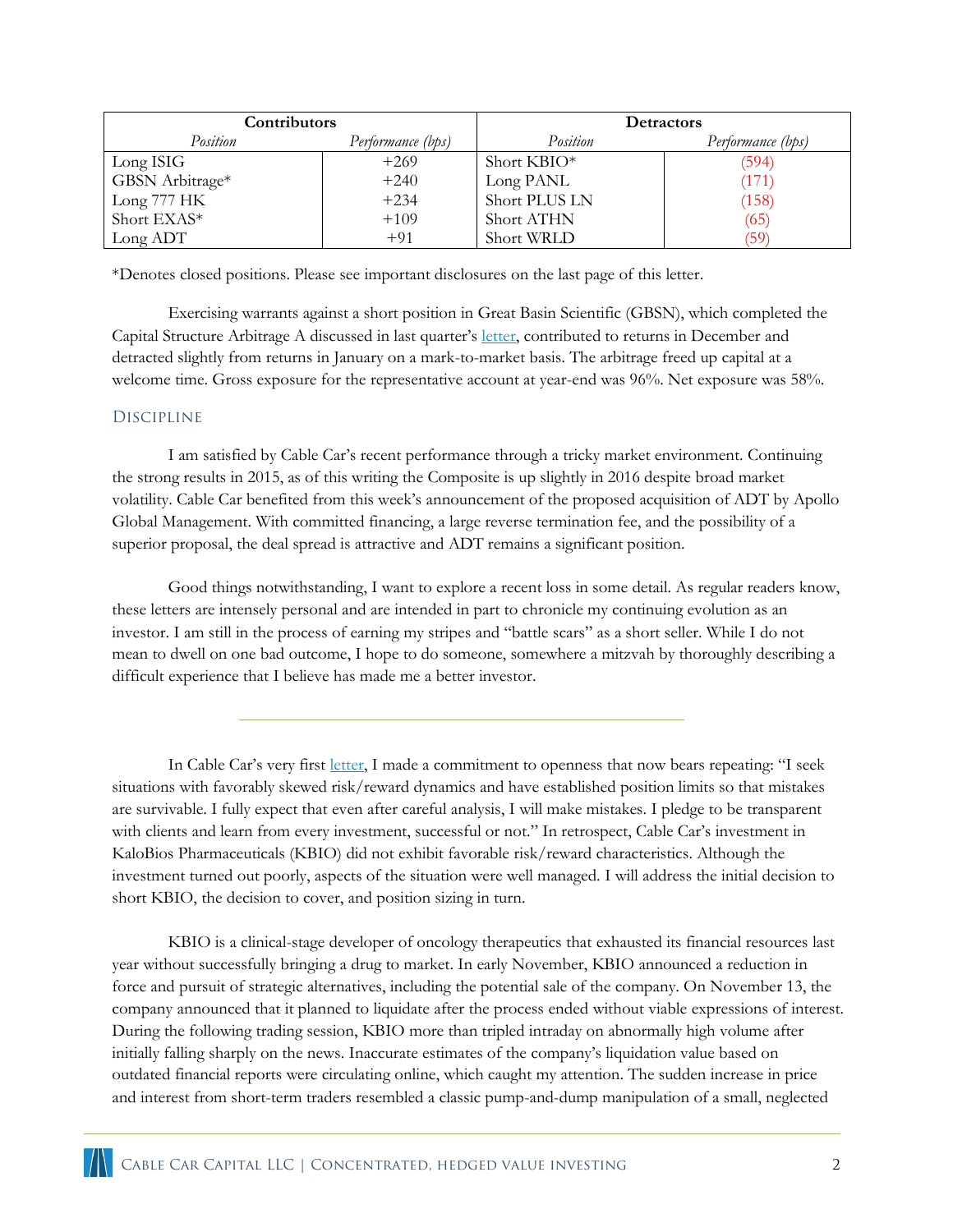security. When sized conservatively, short positions in such situations may offer attractive returns and contribute to the efficient functioning of capital markets.

I estimated the net liquidation value of KBIO at the time of the announcement to be less than \$1.00 per share based on its most recently reported fiscal position and burn rate. I incorrectly assumed that the failure of the strategic alternatives process indicated a lack of real economic interest in the company's assets and limited the fundamental downside of a short position. Cable Car later turned out to be among several professional investors and fund managers (unfortunately joined by a number of under-margined day traders) who had independently come to the same conclusion.

On November 18, Cable Car obtained a pre-borrow for the representative account and opened a short position in KBIO at an average price of \$1.82. Unexpectedly, that same afternoon a buyer group announced it had accumulated a supermajority stake in the company, dramatically reducing the available float. In the resulting short squeeze, KBIO traded as high as \$24.55 in pre-market trading. (See appendix for price charts). On November 19, I covered the entire position at an average cost of \$11.13, incurring a permanent loss of more than five times the initial capital committed to the position. The cost to the Composite was limited to about 400 basis points because no other accounts were able to locate shares.

If there were any silver lining to the outcome, which is hopefully the worst loss in percentage terms Cable Car will ever experience, it was that I reacted deliberately despite disappointment. I waited to trade until regular market hours and correctly recognized the potential for buy-ins to further increase the share price. I firmly believe that the decision to cover was the right one from both fundamental and risk management standpoints. The buyer group's involvement invalidated the short thesis. Instead of liquidating, the company would raise additional capital and restart its development program. Skeptical as I was about the prospects of the oncology pipeline, the potential for further trials and an equity raise at an inflated price increased the company's valuation. In addition, the cost to carry a short position skyrocketed to a 200% annual fee rate.

Sure enough, KBIO continued to rise, reaching an intraday high of \$45.82 on November 23 in part due to the deliberate withdrawal of shares from the stock loan market by the buyer group. Maintaining even a small short position through a further four-fold increase in price would have been unacceptable. KBIO acquired a potentially valuable Chagas disease treatment and issued new shares priced as high as \$29.32 per share prior to suddenly filing for bankruptcy protection in December due to an unrelated criminal indictment.

I approach sizing a potentially volatile short position in part by working backwards from the amount of capital I would be willing to have committed to a position in the event of an extremely adverse mark-tomarket scenario. In principle, my goal is to size short positions conservatively so that it is not necessary to capitulate solely due to near-term price volatility. Previously, I considered a rule-of-thumb extreme scenario to be an unjustified two- or three-fold increase in price. In the case of KBIO, which had already risen significantly, I allocated about one percent of the representative account to a short position I believed traded at double its fundamental value. Hypothetically, if it were to have been temporarily marked up to three times higher, it would have represented a three percent position with over 85 percent downside potential. Importantly, that downside could be captured in a well-defined timeframe through liquidation. Although this logic may have been sound, I got the range of potential outcomes wrong. I did not foresee a fundamental increase in the company's value or an overnight 13-fold increase in share price from my basis!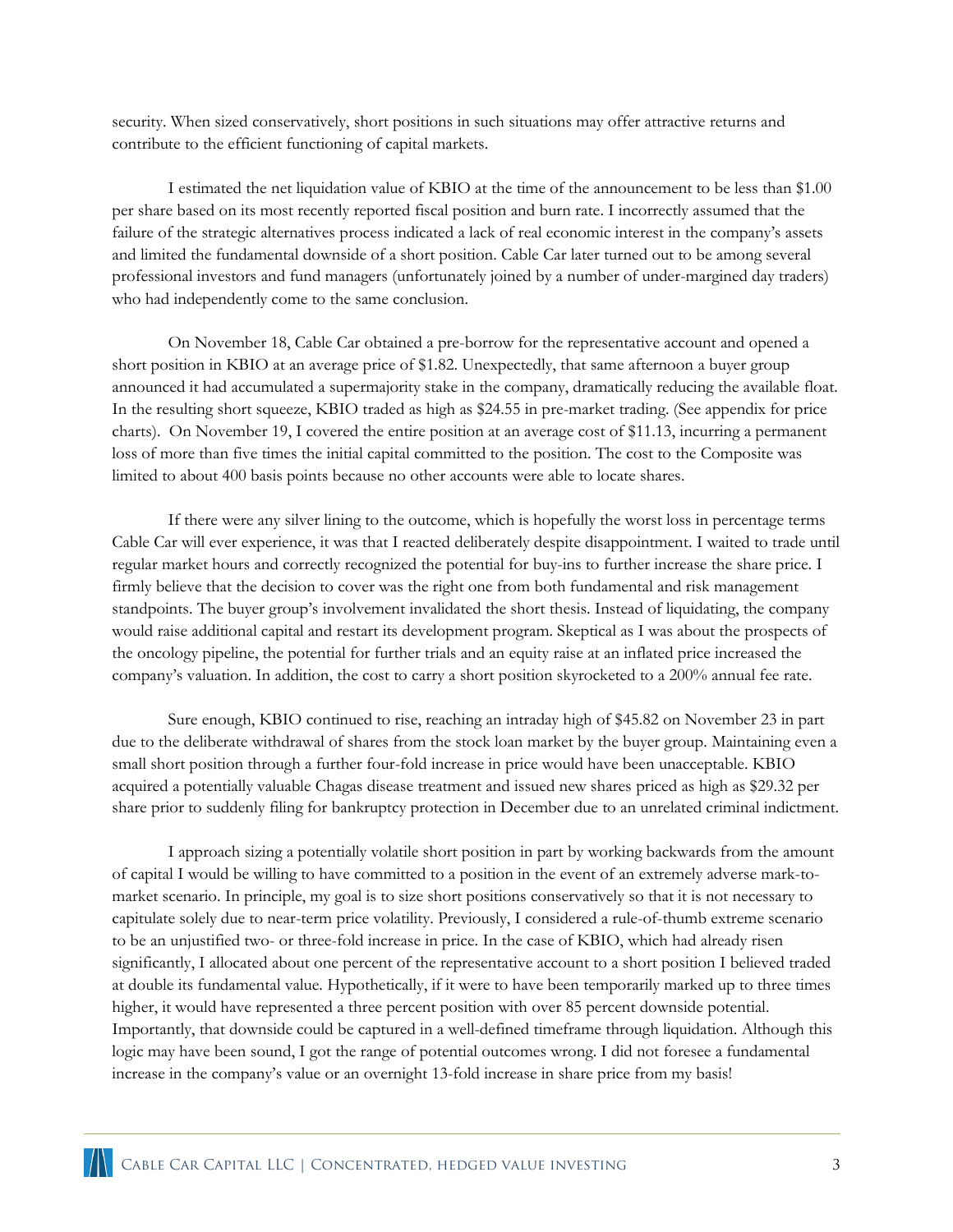My basic error in judgment was shorting a liquidating asset that had a market capitalization of only \$8 million, no matter that its fundamental value may have been lower. I failed to account for the intangible value and replacement costs of a public listing, which can be significant even in a liquidation scenario. I did not fully appreciate the attractiveness of the shell alone and its vulnerability to an acquirer in the open market. KBIO short sellers conceivably have a colorable fraud on the market claim arising from the manipulative cornering and withdrawal of borrowable inventory, but I make no excuse for my failure to anticipate the possibility that increased trading volume represented an acquisition attempt.

Many long/short managers have established arbitrary market cap or traded float thresholds of \$50 million, \$100 million, or \$1 billion, below which they will not short stocks under any circumstances. These limits are often dictated by a firm's assets under management, though it is worth noting that on a much larger capital base the small quantity of KBIO shares I was able to locate would not have resulted in a material loss. Other managers establish trading rules based on liquidity, which likely would not have excluded KBIO in any case. Cable Car has no hard-and-fast size and liquidity rules, though both are important considerations.

Nevertheless, after this experience, it is fair to ask whether it ever makes sense to short a microcap security. My somewhat unsatisfying answer after a great deal of thought is a heavily qualified "sometimes." Most, but not all, smaller companies are unattractive short candidates to begin with due to illiquidity, margin requirements, lack of borrow availability, and the risk of acquisition by larger competitors. However, just as the absence of larger market participants and published security analysis can create long opportunities in offthe-radar securities, short selling opportunities can exist in companies of all sizes. There is no shortage of stock promotion, dilutive financing schemes, and capital destruction among small public companies. Attractive situations may arise as an event such as a delisting, recapitalization, or bankruptcy filing approaches. However, an added degree of caution is appropriate in these circumstances.

I am not of the school of thought holding that capitalization alone provides much of a margin of safety for short sellers. The Volkswagen short squeeze of 2008 is the canonical example of how even large companies can be subject to extreme price movements due to technical factors. However, it is clear that smaller companies are more frequently vulnerable to manipulative trading activity and extreme price volatility. That volatility is both a source of risk and a source of attractive returns when prices adjust quickly. The primary means of risk mitigation short sellers have is conservative position sizing.

From past experience, I had already established lower size limitations for short positions in microcap companies than in larger-capitalization securities. I now incorporate a wider range of possible adverse price movements into my sizing determination. I am more alert to the risk that trading volume could represent an attempt to obtain control, and Cable Car now avoids situations altogether where the value of the public listing is significant in context of the company's market value.

I believe it is extremely important for clients and prospective clients to understand the risks inherent in short selling. Hopefully this extreme example, which I will obviously do my best to avoid in the future, helps make the risks less hypothetical. For my fellow investors, I hope you found this situation instructive. If so, I would love to hear it.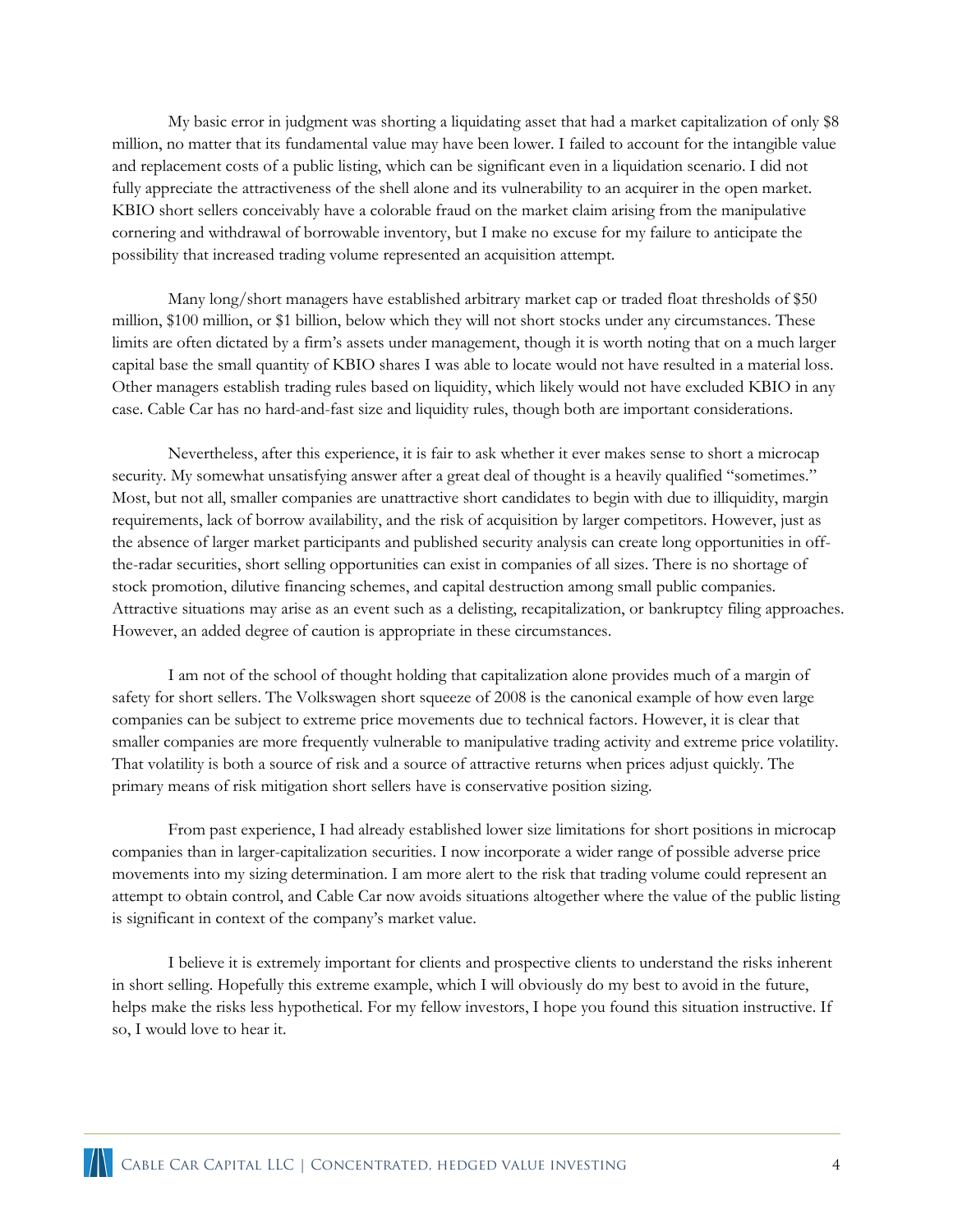#### Other Lessons

KBIO was not the only frustrating short position in the fourth quarter. The proposed acquisition of Plus500 by Playtech collapsed under regulatory scrutiny in November as predicted in these pages. Disappointingly, the share price did not react as anticipated. Plus500 now trades above the mooted acquisition price. For the time being, investors appear to be overlooking the company's continued customer churn, wholly unaddressed misrepresentations, and extrajudicial operations. Cable Car reduced its position size for risk management reasons during the fourth quarter (a larger position was appropriate when the upside risk was capped by the acquisition). Plus500 remains an active position, but it has been an object lesson in the limits of short activism. I can shout disclosure irregularities from the rooftops, but it is ultimately up to other investors and regulators to take action.

I stand by Cable Car's research but will likely have little more to say barring major developments. One unfortunate consequence of publicizing the position has been that Plus500 has become much more difficult and expensive to borrow. For future activist campaigns by Cable Car, I have learned to be more willing to take advantage of short-term trading opportunities. Though I take great pride in publishing research that is thoroughly substantiated, it is perhaps foolish righteousness not to cover a profitable short position just because a company has not addressed allegations or a price target has not yet been met.

For better or worse, we live in a world in which entire businesses are valued on the basis of the marginal transaction. This form of collective insanity is precisely what creates opportunities to buy and sell assets at prices that do not reflect fundamental value. The fourth quarter provided a few valuable reminders that the sword I live by can cut both ways.

During the fourth quarter, I also learned a great deal more about the operational complexities of the stock transfer process than I ever cared to know through the GBSN arbitrage. It is scandalous how much a Deposit/Withdrawal at Custodian (DWAC) transaction costs, and as my clients know it was quite an adventure processing warrant exercise requests through separate accounts. Cable Car may well be alone in attempting this kind of capital structure arbitrage through a separately managed account platform, and due to the time investment required, I will be very selective about future situations. Due to borrow limitations and lessons from processing GBSN, Cable Car passed up similar opportunities in securities brought to market by the same underwriter.

Capital structure arbitrage, among other things, would be easier to accomplish in a pooled vehicle. I hear from time to time from prospective clients who would prefer a traditional LP structure over a managed account. Sometimes I would too, but for the time being my focus remains on maintaining the lowest possible costs for clients. Cable Car will consider launching a pooled vehicle in the future if the initial capital commitment would fully cover the added administrative expenses of the fund.

## Cash Shells

Mindful of the value of a public listing, Cable Car has recently invested excess capital in a small handful of potentially liquidating or merging cash-rich companies at significant discounts to net current asset value. In a market where there appears to be newfound disagreement about the right multiple to place on a future stream of cash flows, I find myself gravitating to the relative certainty of balance sheet analysis.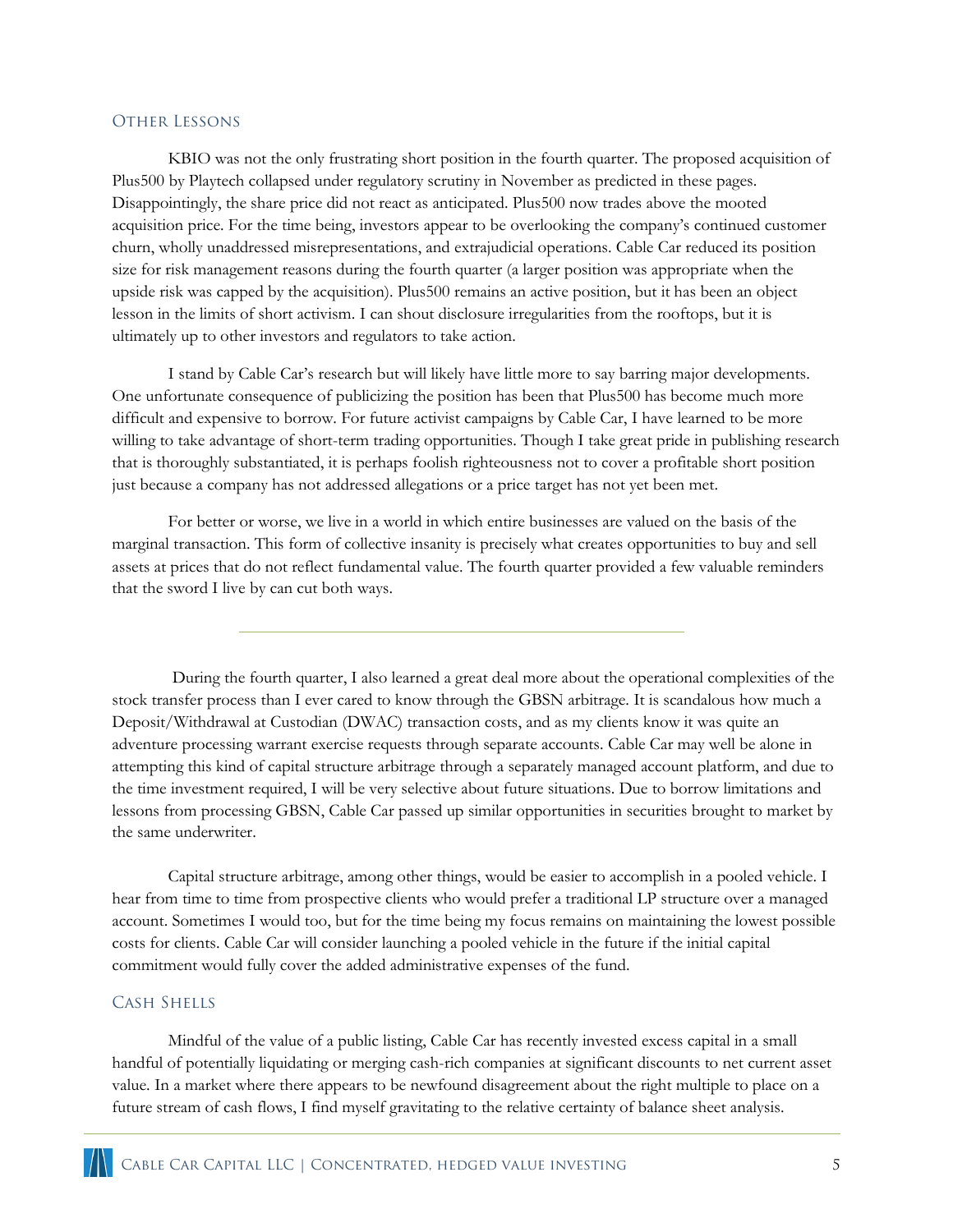Particularly among microcap securities in areas that have fallen out of favor, there are a few valuation disconnects available in 2016 that I have not observed since the financial crisis. Note that these situations exclude companies with a history of accounting irregularities or concern over access to their cash resources.

One dollar of after-tax cash does not always have a market value of one dollar. It trades at a range of justifiable discounts when there is uncertainty when and if it will be returned to shareholders. Bonds trade at a discount to par; it makes sense that equity claims on asset value should too, but indiscriminate selling can cause excessive discounting. The discount to cash has an appealing tendency to widen just when the potential opportunity set for accretive acquisitions expands.

Cable Car's recent positions trade at discounts of as much as 50% to the estimated value of their net cash and tax assets. Among others, Kobex Capital, discussed last quarter, remains a compelling near-term opportunity, with management having stated intentions to return capital to shareholders if a suitable business combination that would monetize the company's tax assets is not proposed by the end of March. A former diagnostics business controlled by shareholders with access to deal flow and a history of good capital allocation has roughly \$23 million of cash and \$10 million of unrecognized tax assets, yet sports a market value of only \$19 million. A third situation may present an opportunity to engage constructively with a board presently evaluating strategic alternatives.

To close with one additional business update, Cable Car's membership in the National Futures Association and registration as a Commodity Trading Advisor with the Commodity Futures Trading Commission became effective in December. Registration was required for Cable Car offer commodity interests to qualified eligible persons through managed accounts. The expanded instruments available to Cable Car will enable more cost-effective hedging and implementation of certain positions. Incorporation of the occasional commodity interest position does not represent a change in strategy.

Thank you as always for your time, attention, and feedback.

Donal Patt

Jacob Ma-Weaver, CFA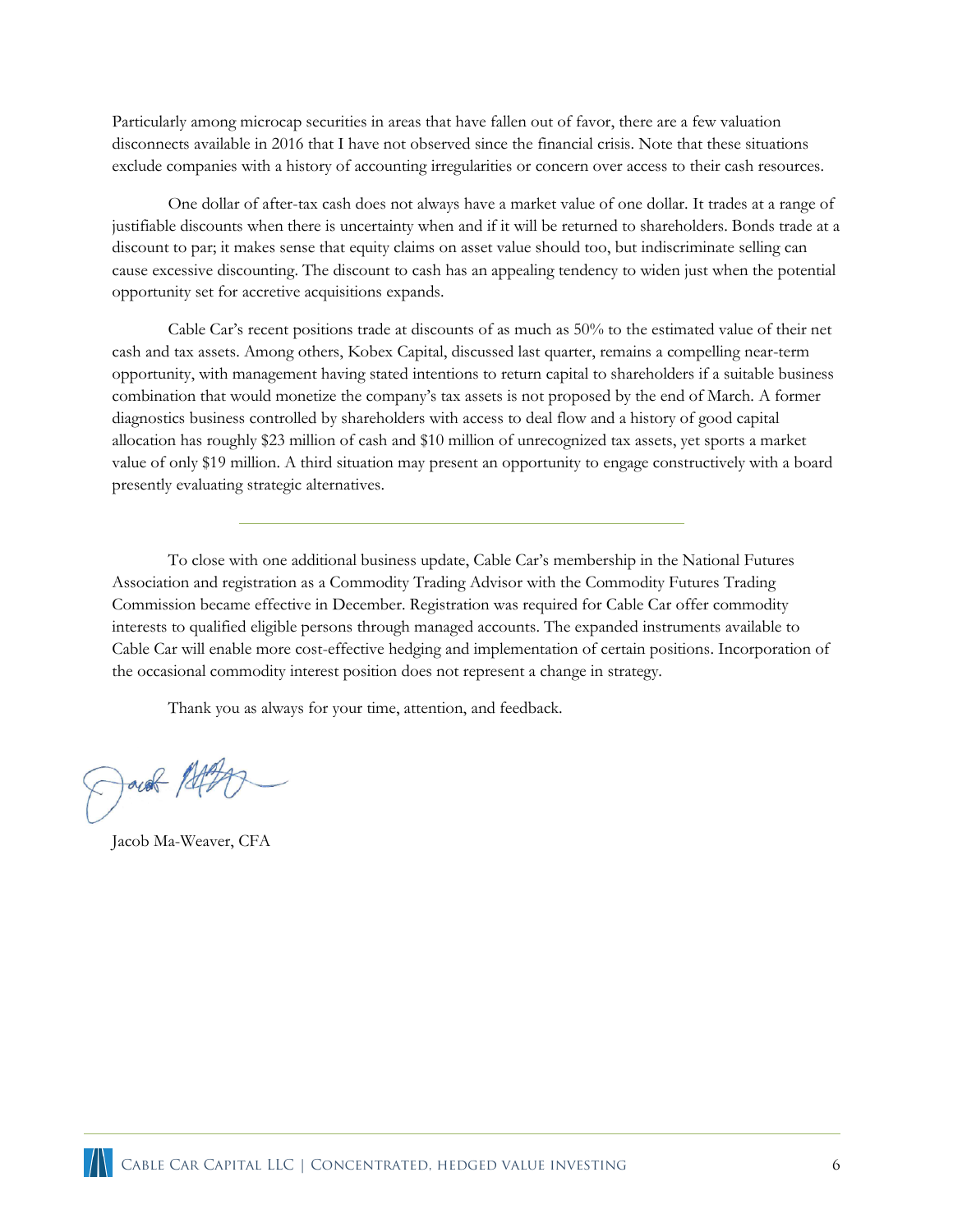

# Appendix: KBIO Price Charts



Note the difference in y-axes! Source: FactSet.